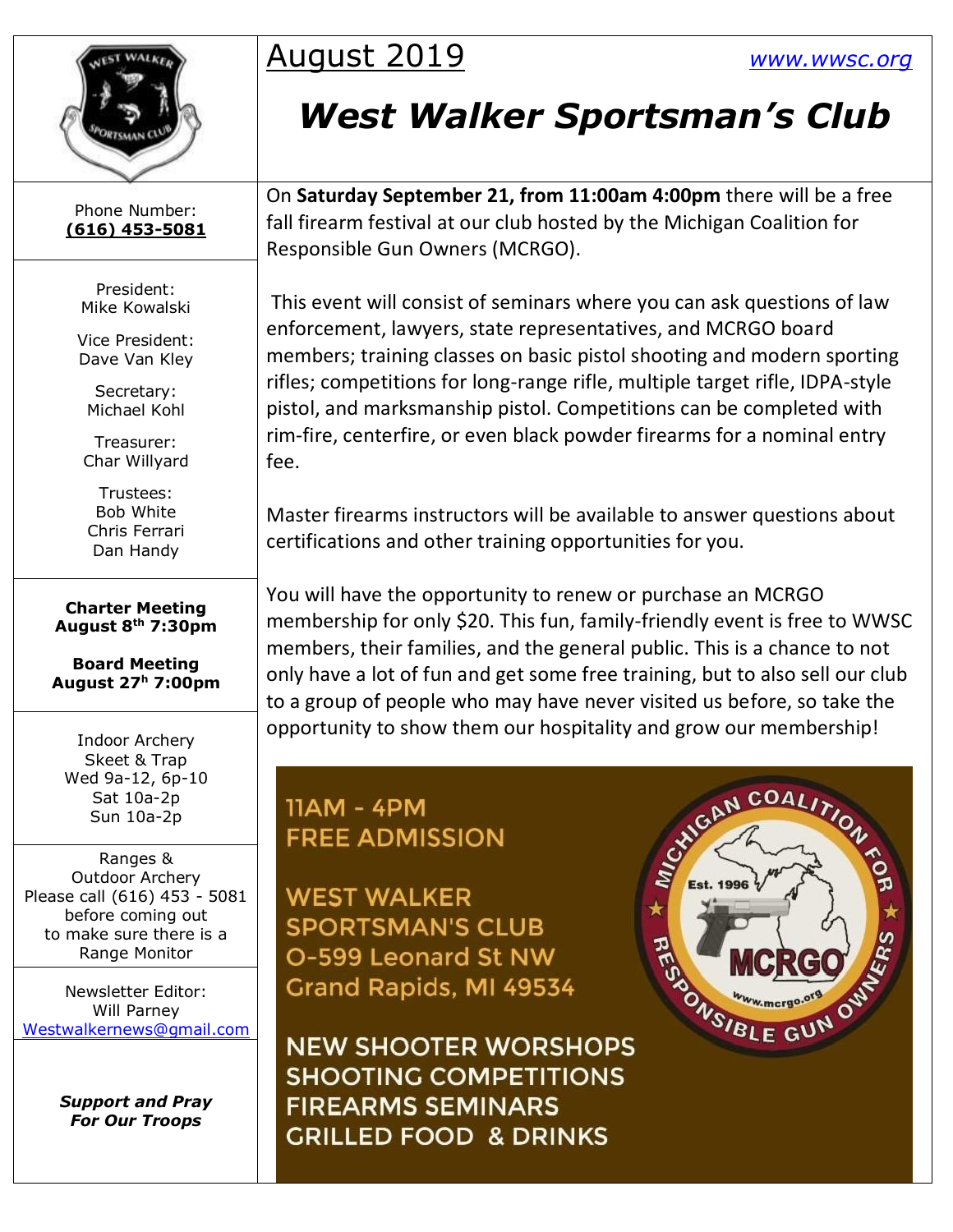## **Wanted: Volunteers to be trained as Range Officers WWSC is seeking Range Officers. Range Officers are needed for 4.5 to 5.5 hour shifts on Saturdays and Sundays.**

Range Officers receive 1% per hour worked discount towards their membership. Range Officers that volunteer for two or more shifts per month earn access to the indoor pistol range. If you are interested contact, Fran Handy at 616-443-0668. Or email the committee at [Wwscrangecommittee@gmail.com](mailto:Wwscrangecommittee@gmail.com) **CALL (616) 453-5081 TO SEE IF THE RANGE IS OPEN**



THE FINAL FRONTIER **SATURDAY AUGUST 24, 2019**  $3:00$  pm



After the shoot, join us at in the classroom for a free dinner, awards, games and prizes.

No need to pre pay, but food and prizes will be purchased, so take your reservation seriously. Sign up at club house or range office or call range office 453-5081 or Gloria Vonderheide 454-7454

g\_vonderheide@yahoo.com SIGN UP DEADLINE: SUNDAY, AUGUST 18, 2019

**DINNER MENU** PIZZA, GARLIC BREAD, SALAD, & DESSERT

Bring your pistols and 50 rounds (All 3 D targets.) All calibers welcome. Iron sites only please. Round nose only.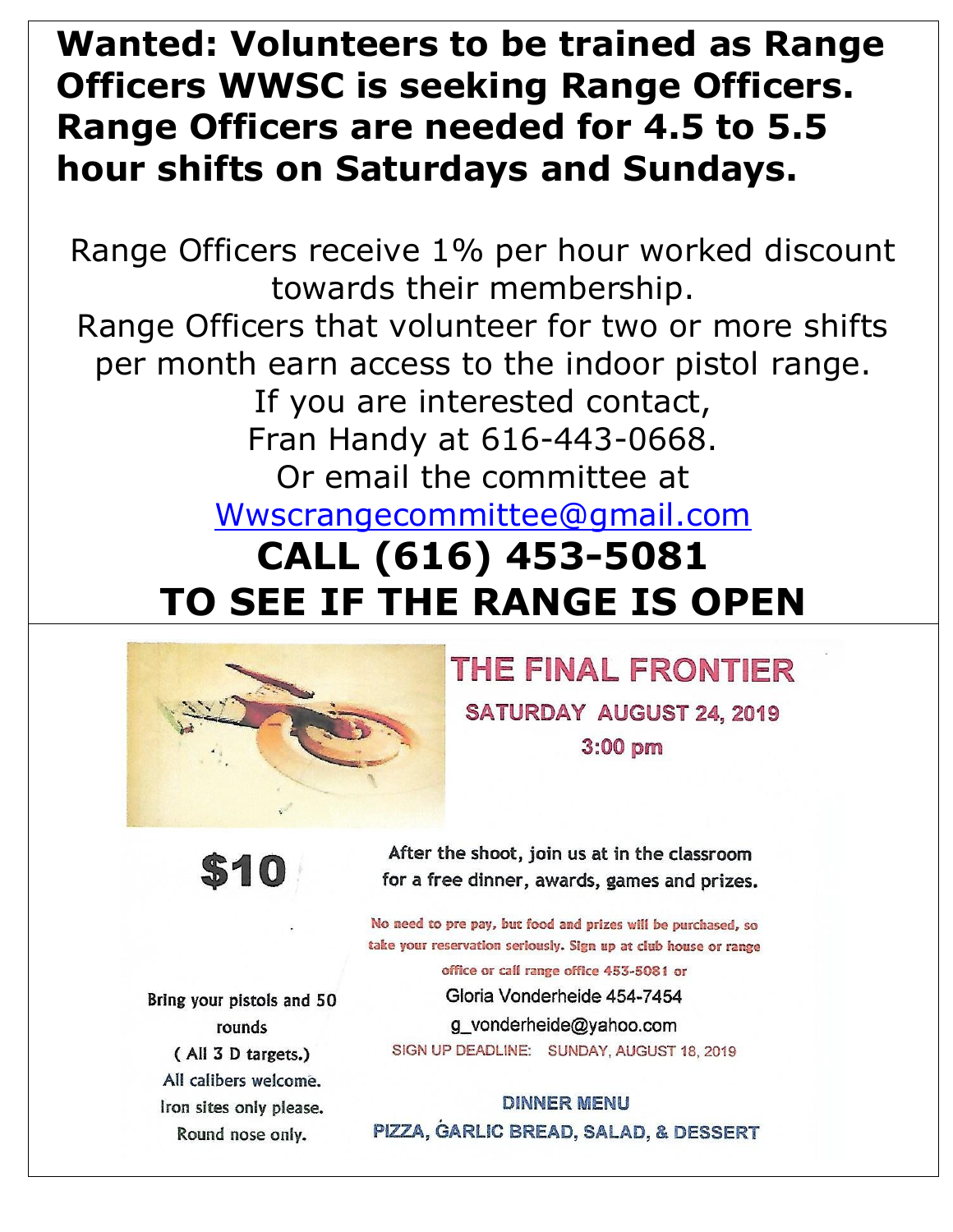## **Assoc / Jr / Sr. trap / skeet / 5-stand Rates will be raised by \$0.50 per line on August 5th. Due to the increase cost of the birds**



## **WEST WALKER**

## **SHOTGUN SPECIAL EVENT**

*\*\* Trap shoot- 20 ga. \*\**

## **FUN SHOOT - best 3 scores**

**Shoot as many lines as you want**

## **Saturday, Aug. 17 and Sunday, Aug. 18**

## **2- Man TEAMS – (blind draw)**

**Drawing occurs at 2:00 pm Sunday Entry Cost: \$6.00 – per shooter –** *plus regular line fees*

**The Team with Highest combined scores will be the winners**

**Each participant records best 3 lines of Trap- (shoot on either or both days) Prize money based on less than 12 shooters – 1 team winner 12 or more shooters - 2 team winners 60/40 share Ties will be settled by reverse long run. Prize winnings applied to your shoot card.**

> **Sign-up sheets on clubhouse** *COME JOIN THE FUN!*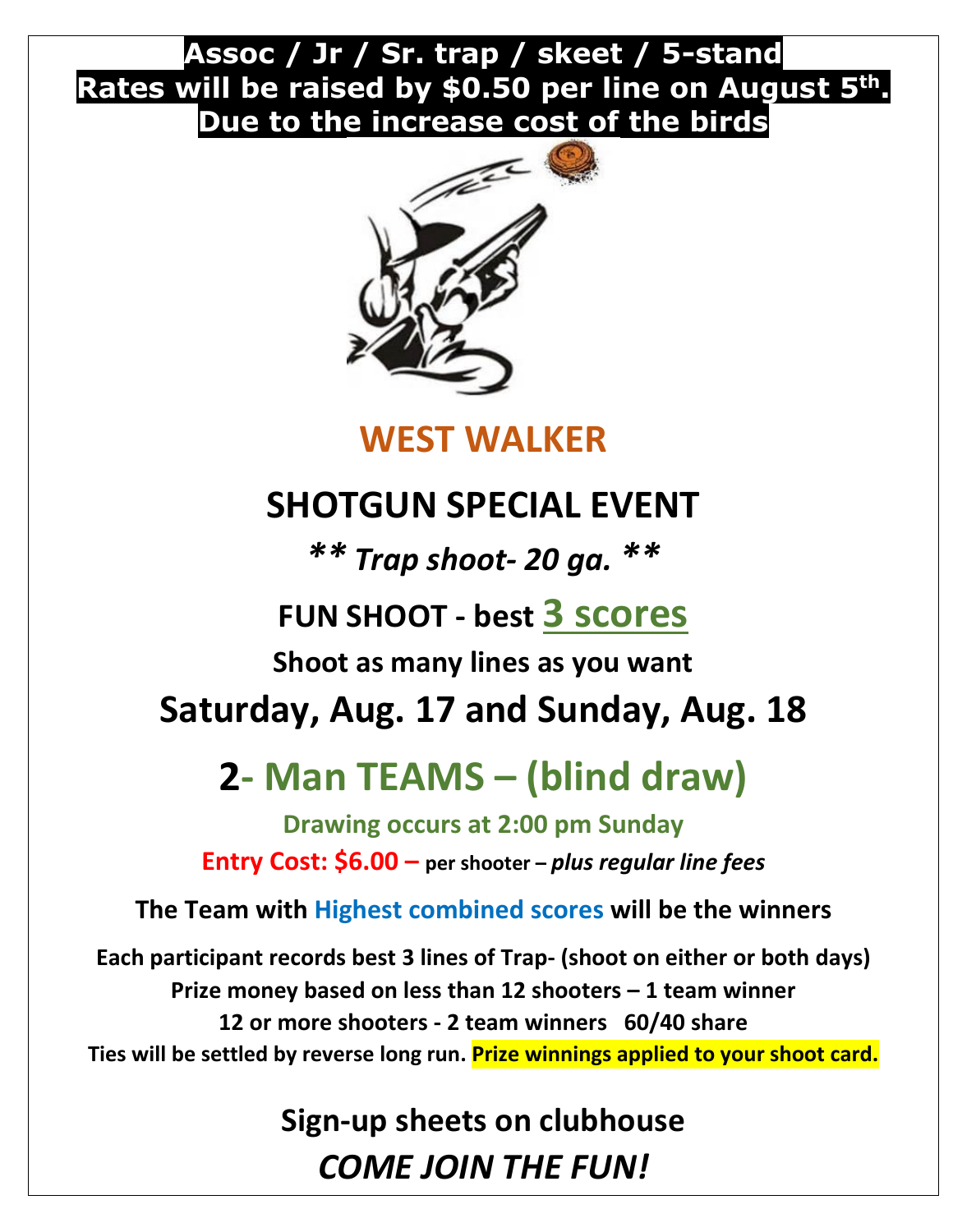



## **3D ARCHERY LEAGUE**

As mentioned in the July newsletter, WWSC will be hosting a 5 week 3D League starting August 12th for participants to get ready for the fall bowhunting seasons.

This will be a "non-competitive get ready for archery season" type of league. A member of the archery committee will be at the 3D range on August 12th from 4:00 to 8:00 signing up shooters and collecting league fees. All league fees collected will go towards the ending cookout/banquet & fun shoot on September 16th.

Signup League Fee \$20.00 to sign up for all (Charter, Associate & Non Members)

Weekly shooting Fee Free / Weekly for Charter Members \$5.00/Week for Associate Members \$10.00/Week Non Members

When:

- Aug 12, 19, 26 Sept 2 & Sept 9
- Fun shoot & Cookout/Banquet on Sept 16

Classes:

- Youth, Green Stake, any archery equipment allowed
- Traditional, Green Stake, any recurve or longbow allowed
- Bowhunter, Yellow Stake, any archery equipment allowed
- Advanced Bowhunter, Red Stake, any archery equipment allowed

Details:

- Scoring (10, 8, 5 & 0)
- Rangefinders OK
- NO CROSSBOWS
- NO BROADHEADS OR PRACTICE BROADHEADS

An information sheet for details will be given to participants on August 12th Jerry Schondelmayer USA Archery Level 3 NTS Coach 616-836-0025 [jerry\\_schondelmayer@yahoo.com](mailto:jerry_schondelmayer@yahoo.com)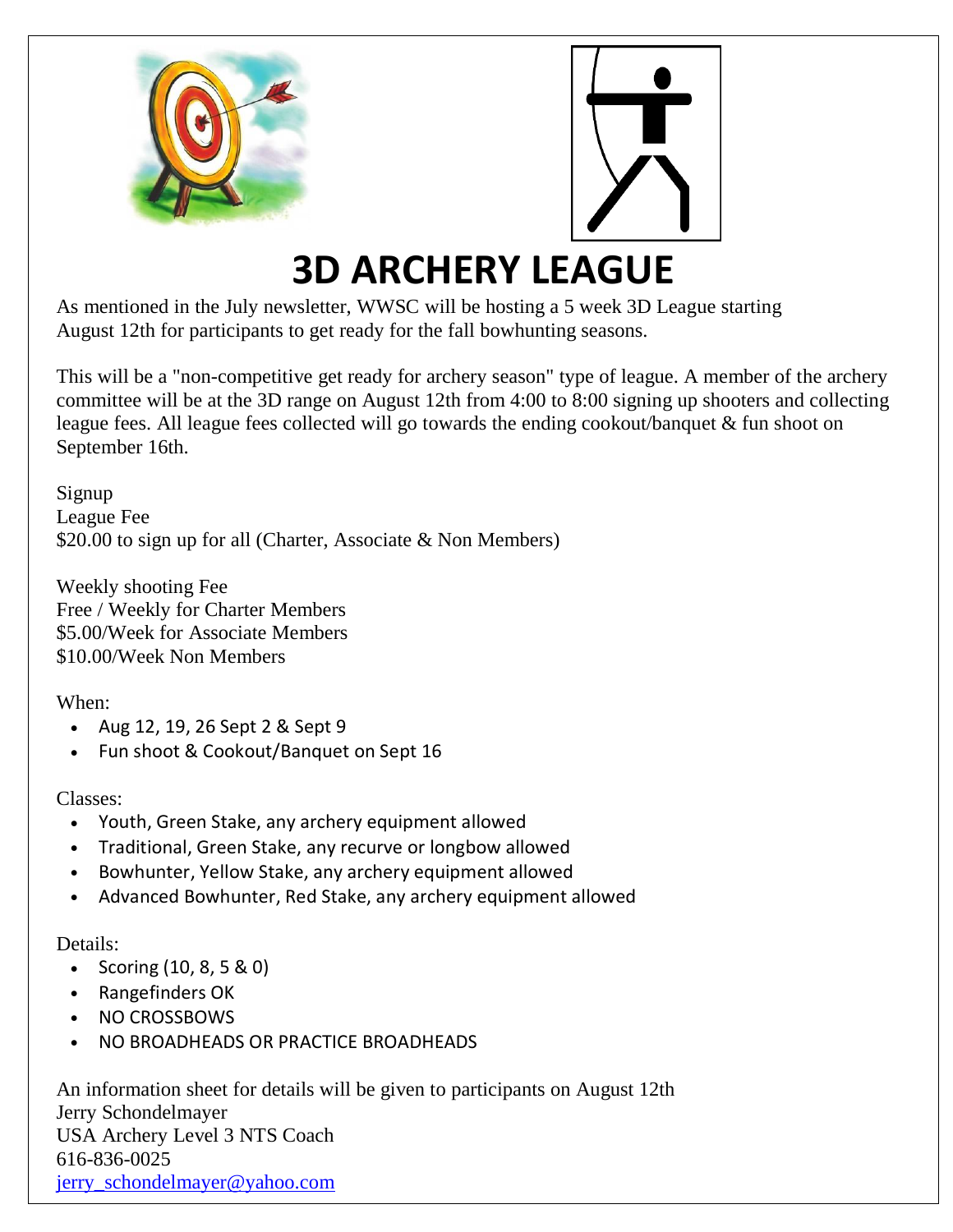## *CLASSIFIED ADS*

| For Sale: Savage-Stevens Model 57 pump gun /<br>20-gauge, 28" barrel, 7.8-lb's, comes with 3<br>Winchokes - skeet, modified, and full / takes 2-<br>3/4" and 3" shells, 14" LOP, wood stock &<br>forearm with soft-touch comb. shot very little,<br>has a cover sleeve, clean and very well-made<br>shotgun from 1980, in solid usable condition.<br>\$250.00 / OMO.<br>For Sale: Winchester Select Midnight 12 gauge<br>over/under, with 5 gold inlays nice wood with<br>Schnabel forend and unique checkering, has 28"<br>barrels, 8.4 lbs. / 6-Diana Gold Invector plus<br>choke tubes, center bead, this has been shot very<br>little, well built, makes a great skeet gun, or<br>hunter / with papers and original case, \$1400.00,<br>OMO.<br>Mike Simcik / 616-844-5358 | Springfield XDS 9mm (2) mags, factory case<br>and manual. Like New \$300<br>Chet Lampen<br>firelamp55@yahoo.com or 616 540 7072                                                    |
|--------------------------------------------------------------------------------------------------------------------------------------------------------------------------------------------------------------------------------------------------------------------------------------------------------------------------------------------------------------------------------------------------------------------------------------------------------------------------------------------------------------------------------------------------------------------------------------------------------------------------------------------------------------------------------------------------------------------------------------------------------------------------------|------------------------------------------------------------------------------------------------------------------------------------------------------------------------------------|
| sight mark reflex sight<br>red dot<br>7 brightness settings<br>4 reticle patterns<br>weaver mount<br>\$25.00<br>Mark Van Driel<br>616-856-6748                                                                                                                                                                                                                                                                                                                                                                                                                                                                                                                                                                                                                                 | 1944 mosin nagant m44 carbine<br>$7.62 \times 54r$<br>folding bayonet<br>good condition<br>\$150.00<br>Mark Van Driel<br>616-856-6748                                              |
| <u>Rifle - FOR SALE – New in box never fired</u><br><b>Springfield Armory SAINT</b><br>AR-15 series - .223 REM<br>Semi-automatic – gas operated<br>Rifle is all black and complete with hard<br>plastic carry case, 30 round mag.<br>Length 32.25" - 35.5", weight 6 lbs. 11oz<br>16" barrel CMV, 1:8 twist.<br>Forged aluminum upper and lower receiver -<br>hard coat anodized.<br>Trigger guard with pistol grip.<br>Sights - Low profile adjustable flip-up, raised<br>front sight.<br>Price \$777 (MSRP \$972)Please contact:<br>Jim Rosin mobile 616-250-0395 or 616-531-<br>0441<br>jimrosin@comcast.net                                                                                                                                                                | ADS WILL ONLY RUN ONE MONTH<br>ADS ARE POSTED BY MEMBERS ONLY<br><b>SPORTING ITEMS ONLY</b><br><b>PREFERED METHOD OF CONTACT</b><br><b>NO PICTURES</b><br>WESTWALKERNEWS@GMAIL.COM |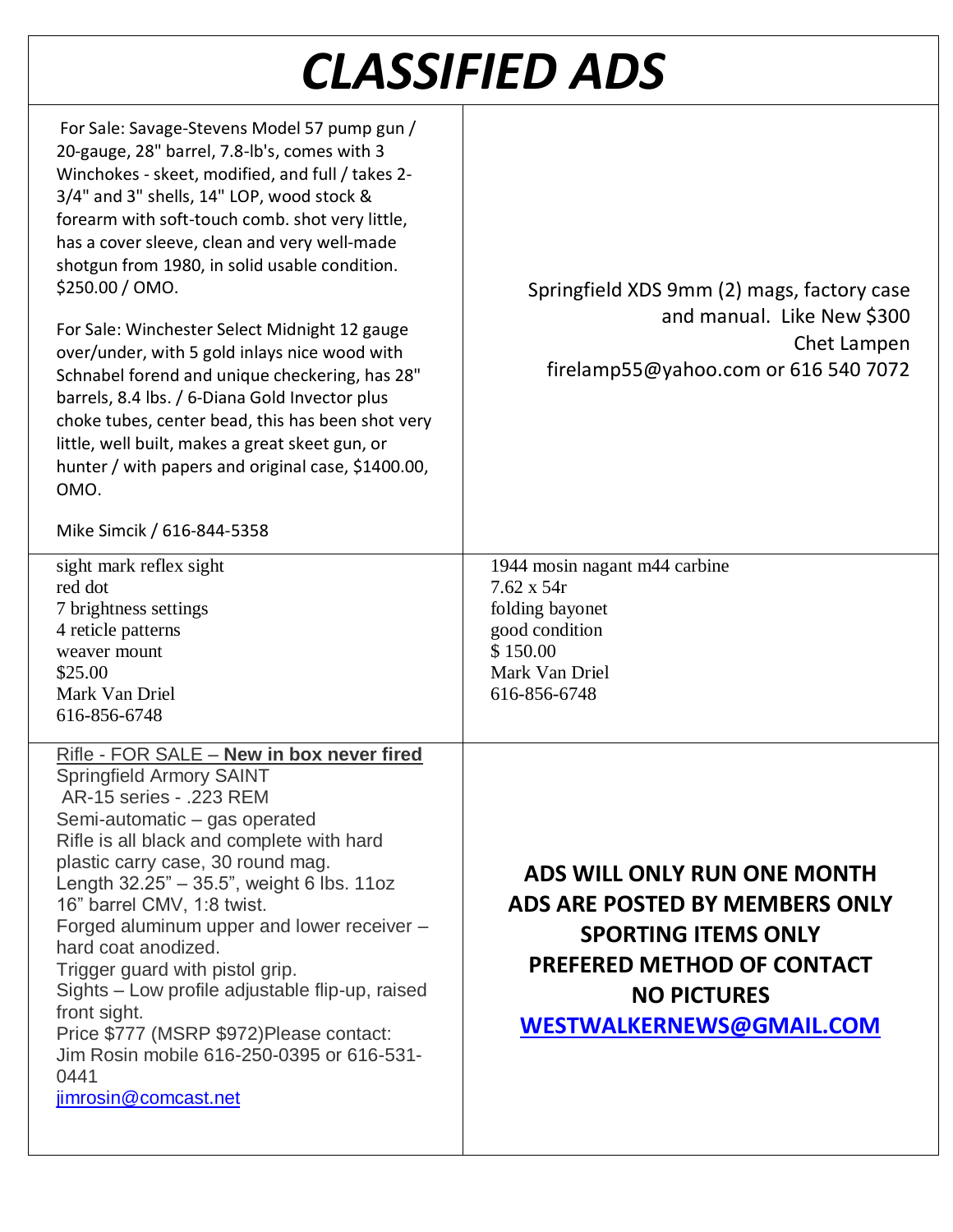### **TOMMYGUNS TRAINING.**

Tom O'Brien Chief Range Safety Officer, Instructor

Classes available in west Michigan for:

CPL Range Safety Officer Introduction to the handgun Family firearm safety

616-920-1701 tommygunsmi@gmail.com http://TommygunsTraining.com

**Did You Know that WWSC is a non-profit organization that is run by Charter Members who volunteer their time? We are always looking for good people who are interested in becoming Charter Members to help us keep this club open. If you are interested, please speak with any Charter Member for more information**

## **Like us on Facebook**



## **Click the icon**

#### **August [R](https://creativecommons.org/licenses/by-sa/3.0/)ange Hours**

**hours vary month to month\* Aug 1 – 15 Mon – Sat: 9:00am – 7:30pm Sundays: 10am – 2:15pm Aug 16-28 Mon – Sat: 9:00 – 7:30pm Sundays 10am-2:15pm [Link for range rules](http://www.wwsc.org/img/ranges/RangeRules.pdf)**

#### CALL AFTER 2PM

FRI, SAT, SUN (616) 453-5081

# Check out the new merchandise at the shotgun desk. We have hats, t-shirts, sweatshirts and more coming soon.

| <b>2019 Big Gun Raffle Winners</b> |                                                       |                                   |      |  |  |  |
|------------------------------------|-------------------------------------------------------|-----------------------------------|------|--|--|--|
| <b>Jan</b>                         | <b>Ruger LCR 9mm</b>                                  | <b>Mitch Farran</b>               | #145 |  |  |  |
| <b>Feb</b>                         | T/C Impact 50cal Muzzleloader Camo w/ scope package   | #147<br><b>Tom Meyers</b>         |      |  |  |  |
| Mar                                | <b>Springfield XDE 9mm pkg</b>                        | <b>Charles Porte</b><br>#202      |      |  |  |  |
| Apr                                | <b>CZ 455 Tactical 22LR</b>                           | #172<br><b>Robert Scarborough</b> |      |  |  |  |
| May                                | Ruger Security-9 9mm Luger & Ruger EC9s 9mm Luger (2) | <b>Mark Boguszewski</b>           | #224 |  |  |  |
| Jun                                | <b>Ruger AR-556 5.56 NATO</b>                         | Jason Wojciakowski                | #4   |  |  |  |
| Jul                                | Glock 19X 9mm                                         | #23<br><b>Jeff Bodary</b>         |      |  |  |  |
| Aug                                | Beretta A300 Outlander Synthetic 12g                  |                                   |      |  |  |  |
| <b>Sep</b>                         | <b>Springfield XDM 9mm</b>                            |                                   |      |  |  |  |
| Oct                                | <b>Beretta A300 Outlander Sporting 12g</b>            |                                   |      |  |  |  |
| <b>Nov</b>                         | Springfield 1911 Range Officer .45 ACP                |                                   |      |  |  |  |
| <b>Dec</b>                         | Savage Model 12 Long Range 6.5 Creedmoor              |                                   |      |  |  |  |